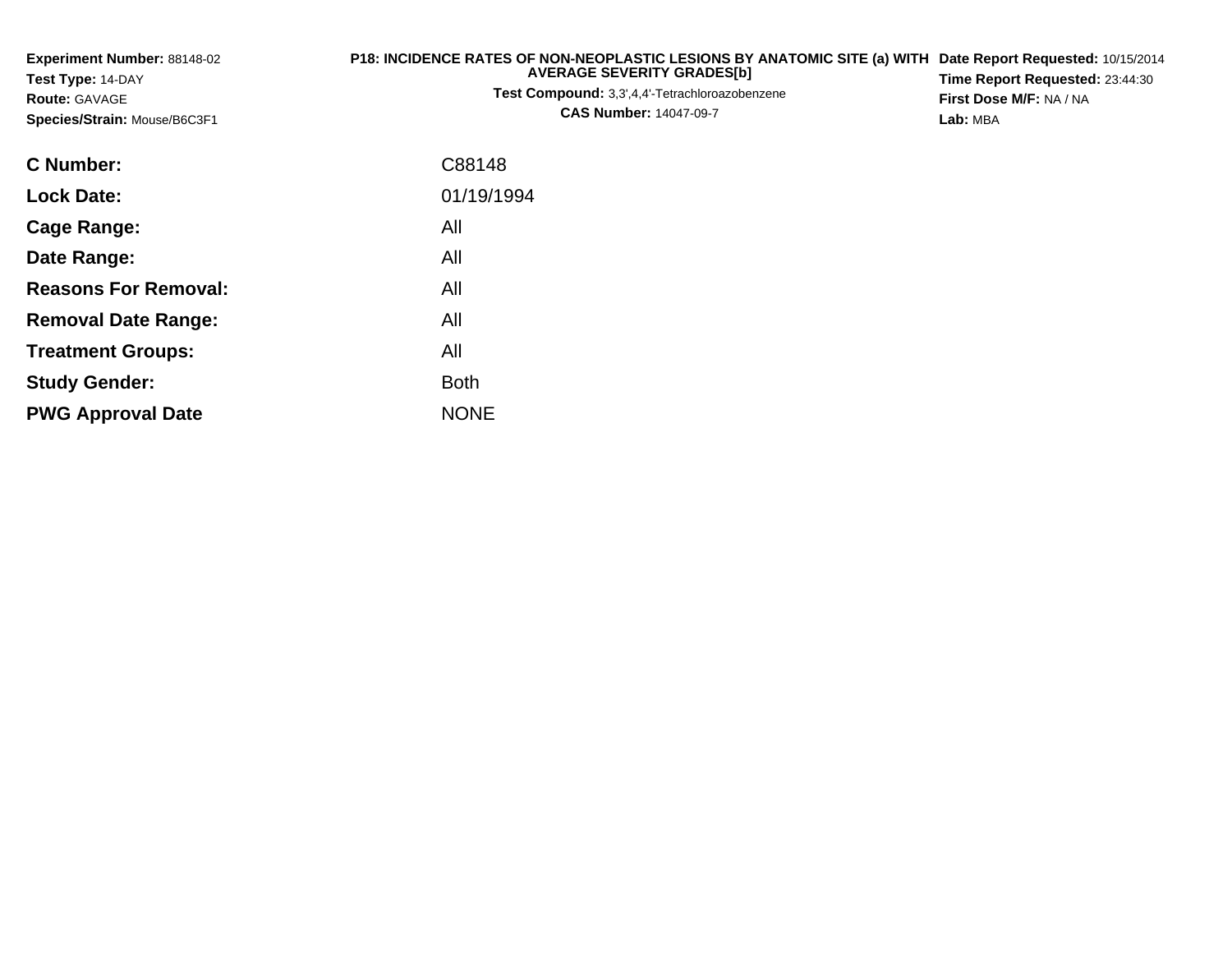**Experiment Number:** 88148-02

## **Test Type:** 14-DAY

## **Route:** GAVAGE

**Species/Strain:** Mouse/B6C3F1

## **P18: INCIDENCE RATES OF NON-NEOPLASTIC LESIONS BY ANATOMIC SITE (a) WITH AVERAGE SEVERITY GRADES[b] Date Report Requested:** 10/15/2014

**Test Compound:** 3,3',4,4'-Tetrachloroazobenzene**CAS Number:** 14047-09-7

**Time Report Requested:** 23:44:30**First Dose M/F:** NA / NA**Lab:** MBA

| <b>B6C3F1 Mouse MALE</b>                                                                                                     | 0 MG/KG    | 1 MG/KG         | <b>MG/KG</b><br>3.2 | 10 MG/KG        | 32 MG/KG        | <b>MG/KG</b><br>100            |  |
|------------------------------------------------------------------------------------------------------------------------------|------------|-----------------|---------------------|-----------------|-----------------|--------------------------------|--|
| <b>Disposition Summary</b>                                                                                                   |            |                 |                     |                 |                 |                                |  |
| <b>Animals Initially In Study</b><br><b>Early Deaths</b><br><b>Survivors</b>                                                 | 5          | $5\phantom{.0}$ | ${\bf 5}$           | $5\phantom{.0}$ | 5               | $\sqrt{5}$                     |  |
| <b>Terminal Sacrifice</b>                                                                                                    | 5          | $5\phantom{.0}$ | 5                   | 5               | $5\phantom{.0}$ | ${\bf 5}$                      |  |
| <b>Animals Examined Microscopically</b>                                                                                      | 5          |                 |                     |                 | 5               | 5                              |  |
| <b>ALIMENTARY SYSTEM</b>                                                                                                     |            |                 |                     |                 |                 |                                |  |
| Gallbladder                                                                                                                  | (5)        | (0)             | (0)                 | (0)<br>(0)      |                 | (5)                            |  |
| Liver                                                                                                                        | (5)        | (0)             | (0)                 | (0)             | (0)             | (5)                            |  |
| Hemorrhage, Focal                                                                                                            | 1[1.0]     |                 |                     |                 |                 |                                |  |
| Necrosis, Focal                                                                                                              |            |                 |                     |                 |                 | 1[1.0]                         |  |
| Stomach, Forestomach                                                                                                         | (5)        | (0)             | (0)                 | (0)             | (0)             | (5)                            |  |
| Stomach, Glandular                                                                                                           | (5)        | (0)             | (0)                 | (0)             | (0)             | (5)                            |  |
| CARDIOVASCULAR SYSTEM<br>None                                                                                                |            |                 |                     |                 |                 |                                |  |
| <b>ENDOCRINE SYSTEM</b><br>None                                                                                              |            |                 |                     |                 |                 |                                |  |
| <b>GENERAL BODY SYSTEM</b><br>None                                                                                           |            |                 |                     |                 |                 |                                |  |
| <b>GENITAL SYSTEM</b><br>None                                                                                                |            |                 |                     |                 |                 |                                |  |
| <b>HEMATOPOIETIC SYSTEM</b><br>Lymph Node, Mesenteric<br>Spleen<br>Hematopoietic Cell Proliferation<br>Lymph Follic, Atrophy | (5)<br>(5) | (0)<br>(0)      | (0)<br>(0)          | (0)<br>(0)      | (0)<br>(5)      | (5)<br>(5)<br>1[1.0]<br>2[1.5] |  |

a - Number of animals examined microscopically at site and number of animals with lesion

b - Average severity grade (1-minimal; 2-mild; 3-moderate; 4-marked)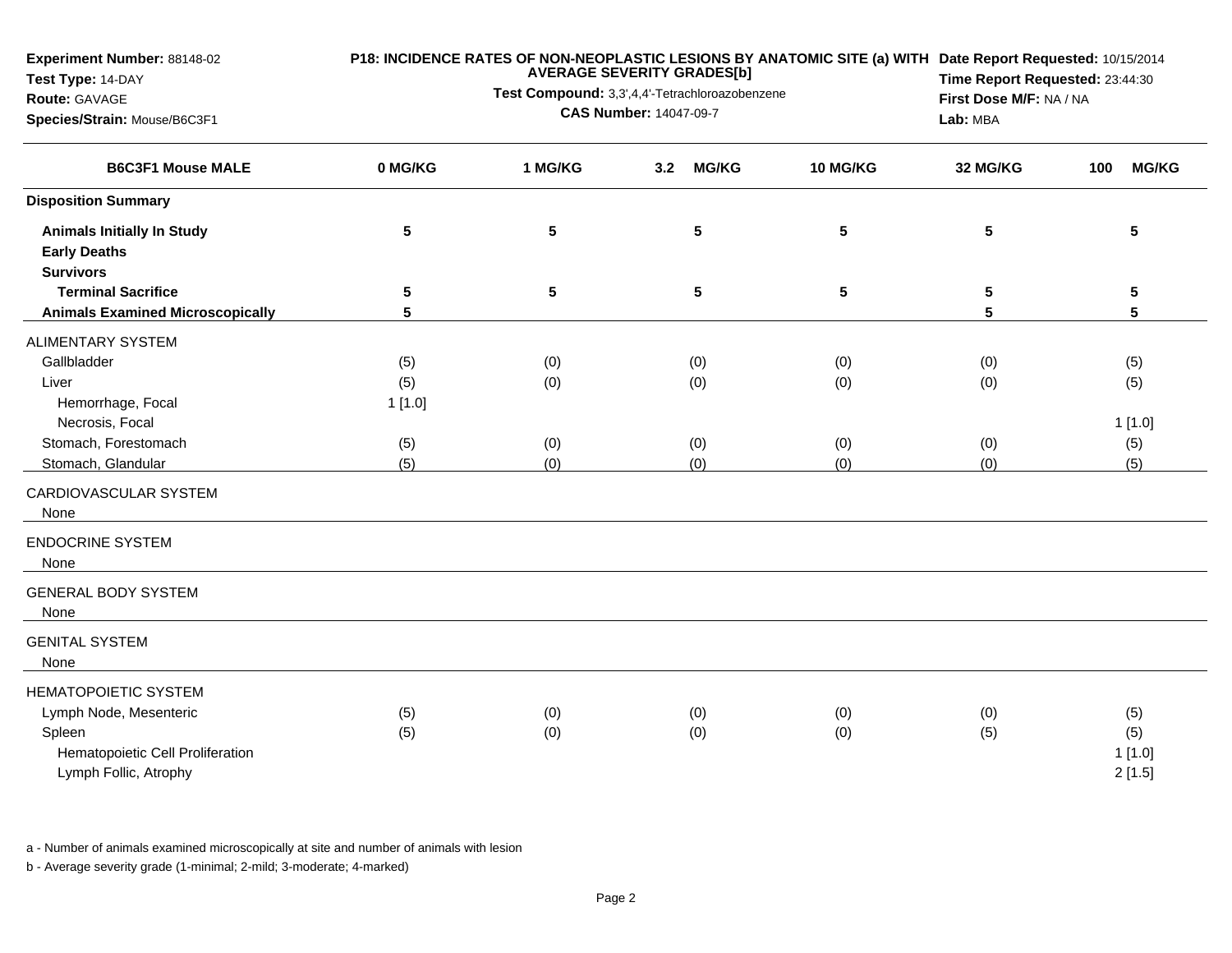| Experiment Number: 88148-02<br>Test Type: 14-DAY<br>Route: GAVAGE<br>Species/Strain: Mouse/B6C3F1 | P18: INCIDENCE RATES OF NON-NEOPLASTIC LESIONS BY ANATOMIC SITE (a) WITH<br><b>AVERAGE SEVERITY GRADES[b]</b><br>Test Compound: 3,3',4,4'-Tetrachloroazobenzene<br><b>CAS Number: 14047-09-7</b> |         |     |              |                 | Date Report Requested: 10/15/2014<br>Time Report Requested: 23:44:30<br>First Dose M/F: NA / NA<br>Lab: MBA |     |              |
|---------------------------------------------------------------------------------------------------|--------------------------------------------------------------------------------------------------------------------------------------------------------------------------------------------------|---------|-----|--------------|-----------------|-------------------------------------------------------------------------------------------------------------|-----|--------------|
| <b>B6C3F1 Mouse MALE</b>                                                                          | 0 MG/KG                                                                                                                                                                                          | 1 MG/KG | 3.2 | <b>MG/KG</b> | <b>10 MG/KG</b> | 32 MG/KG                                                                                                    | 100 | <b>MG/KG</b> |
| Thymus                                                                                            | (5)                                                                                                                                                                                              | (0)     |     | (0)          | (0)             | (0)                                                                                                         |     | (5)          |
| <b>INTEGUMENTARY SYSTEM</b><br>None                                                               |                                                                                                                                                                                                  |         |     |              |                 |                                                                                                             |     |              |
| MUSCULOSKELETAL SYSTEM<br>None                                                                    |                                                                                                                                                                                                  |         |     |              |                 |                                                                                                             |     |              |
| NERVOUS SYSTEM<br>None                                                                            |                                                                                                                                                                                                  |         |     |              |                 |                                                                                                             |     |              |
| <b>RESPIRATORY SYSTEM</b><br>None                                                                 |                                                                                                                                                                                                  |         |     |              |                 |                                                                                                             |     |              |
| SPECIAL SENSES SYSTEM<br>None                                                                     |                                                                                                                                                                                                  |         |     |              |                 |                                                                                                             |     |              |
| <b>URINARY SYSTEM</b><br>Kidney                                                                   | (5)                                                                                                                                                                                              | (0)     |     | (0)          | (0)             | (0)                                                                                                         |     | (5)          |

\*\*\*END OF MALE DATA\*\*\*

a - Number of animals examined microscopically at site and number of animals with lesion

b - Average severity grade (1-minimal; 2-mild; 3-moderate; 4-marked)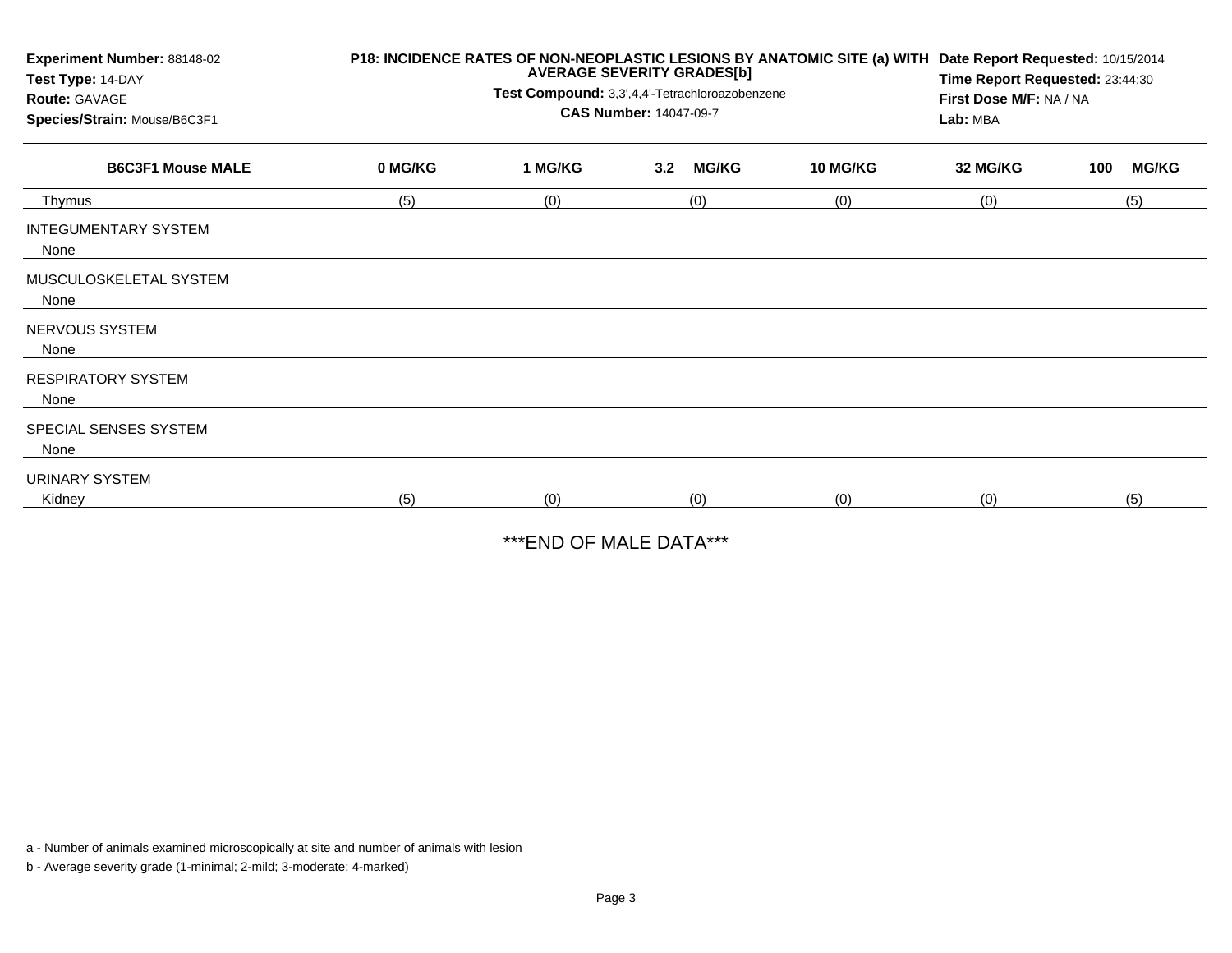**Test Type:** 14-DAY**Route:** GAVAGE **Species/Strain:** Mouse/B6C3F1**AVERAGE SEVERITY GRADES[b]Test Compound:** 3,3',4,4'-Tetrachloroazobenzene**CAS Number:** 14047-09-7**Time Report Requested:** 23:44:30**First Dose M/F:** NA / NA**Lab:** MBA**B6C3F1 Mouse FEMALE 0 MG/KG 1 MG/KG 3.2 MG/KG 10 MG/KG 32 MG/KG 100 MG/KG Disposition SummaryAnimals Initially In Study <sup>5</sup> <sup>5</sup> <sup>5</sup> <sup>5</sup> <sup>5</sup> <sup>5</sup> Early DeathsSurvivors Terminal Sacrifice <sup>5</sup> <sup>5</sup> <sup>5</sup> <sup>5</sup> <sup>5</sup> <sup>5</sup> Animals Examined Microscopically <sup>5</sup> <sup>5</sup> <sup>5</sup>** ALIMENTARY SYSTEMGallbladderr (5) (5) (6) (0) (0) (0) (0) (0) (0) (5) (5) Liver (5) (0) (0) (0) (0) (5) Hematopoietic Cell Proliferationn  $1\,[1.0]$ Stomach, Forestomachh (5) (0) (0) (0) (0) (0) (0) (0) (5) Stomach, Glandular (5) (0) (0) (0) (0) (5) CARDIOVASCULAR SYSTEMNoneENDOCRINE SYSTEMNoneGENERAL BODY SYSTEMNoneGENITAL SYSTEMNoneHEMATOPOIETIC SYSTEM Lymph Node, Mesentericc (5) (6) (0) (0) (0) (0) (0) (0) (5) Spleenn (5) (6) (6) (0) (0) (0) (6) (5) (5) (5) Hematopoietic Cell Proliferationn  $4[1.0]$ Lymph Follic, Atrophy 3 [1.0] Thymuss (5) (6) (0) (0) (0) (0) (5) (5) (5)

**P18: INCIDENCE RATES OF NON-NEOPLASTIC LESIONS BY ANATOMIC SITE (a) WITHDate Report Requested:** 10/15/2014

a - Number of animals examined microscopically at site and number of animals with lesion

b - Average severity grade (1-minimal; 2-mild; 3-moderate; 4-marked)

**Experiment Number:** 88148-02